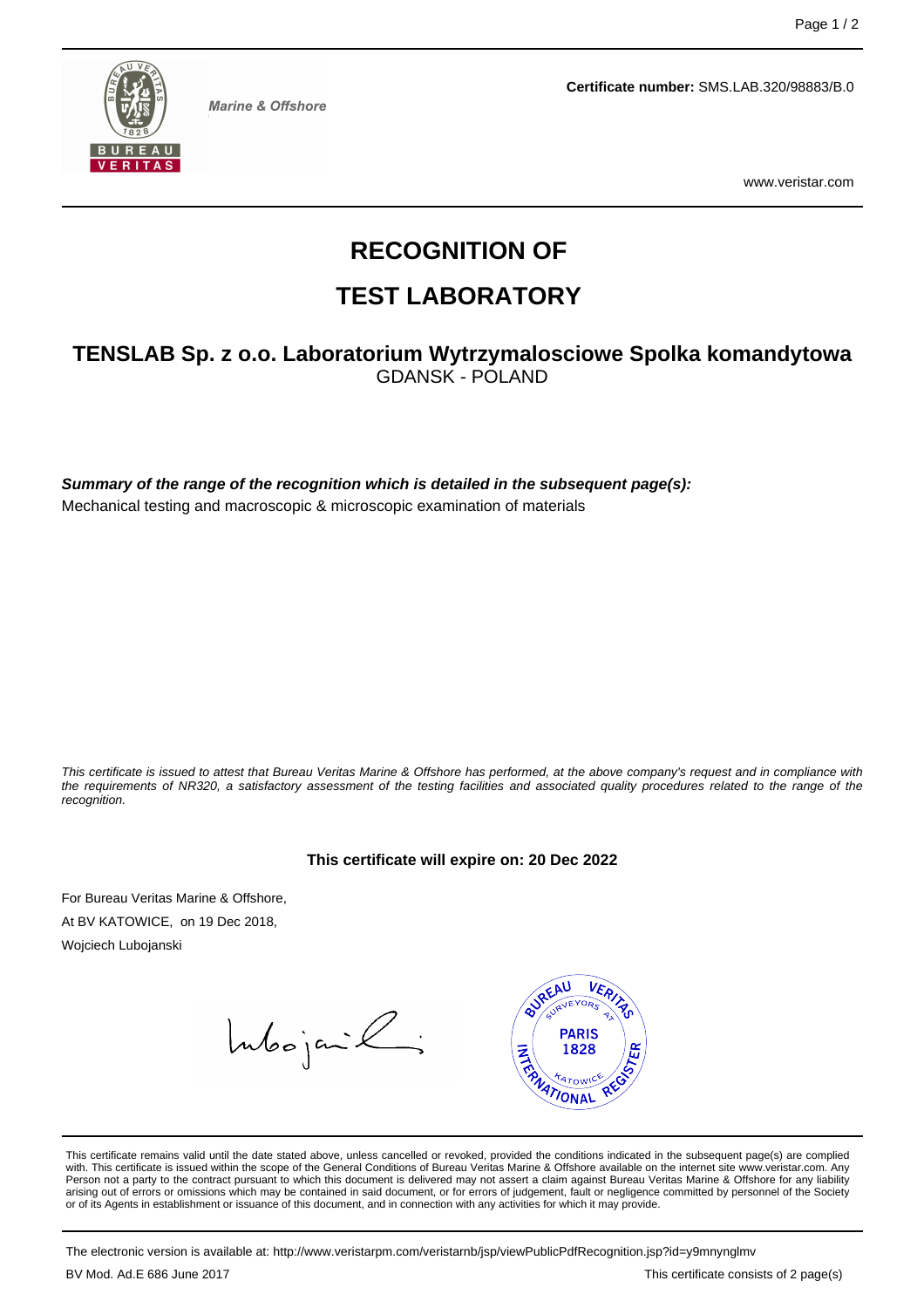## **THE SCHEDULE OF RECOGNITION**

### **1. RANGE OF THE RECOGNITION**

| Type of test                             | Test standard                                                        | Test witnessing requirements                                       | Remark |
|------------------------------------------|----------------------------------------------------------------------|--------------------------------------------------------------------|--------|
| Bend test                                | ISO 5173, ISO 7438 &<br>BV Rules NR216,<br>Ch <sub>1</sub> . Sec 2   | Tests to be witnessed -as practicable-<br>at each periodical audit |        |
| Hardness test                            | ISO 6506-1, ISO<br>6507-1, ISO 6508-1,<br>ISO 9015-1                 | Tests to be witnessed -as practicable-<br>at each periodical audit |        |
| Impact test                              | ISO 148-1, ISO 9016<br>& BV Rules NR216.<br>Ch 1, Sec 2              | Tests to be witnessed -as practicable-<br>at each periodical audit |        |
| Macroscopic & microscopic<br>examination | ISO 17639                                                            | Tests to be witnessed -as practicable-<br>at each periodical audit |        |
| Tensile test                             | ISO 4136, ISO 6892,<br>ISO 10164 & BV<br>Rules NR216, Ch 1,<br>Sec 2 | Tests to be witnessed -as practicable-<br>at each periodical audit |        |

### **2. LIMITATIONS**

Bureau Veritas Marine & Offshore is to be informed immediately of any modification to testing facilities and associated quality procedures in order to agree on appropriate actions.

TENSLAB Sp. z o.o. Laboratorium Wytrzymalosciowe Spolka komandytowa has to carry out and report the tests in compliance with the relevant testing standard(s) and has to make the necessary arrangements to comply with the witnessing requirements agreed with Bureau Veritas Marine & Offshore.

TENSLAB Sp. z o.o. Laboratorium Wytrzymalosciowe Spolka komandytowa has to apply for the periodical audits as agreed with Bureau Veritas Marine & Offshore.

### **3. REMARKS**

Nil.

**\*\*\* END OF CERTIFICATE \*\*\***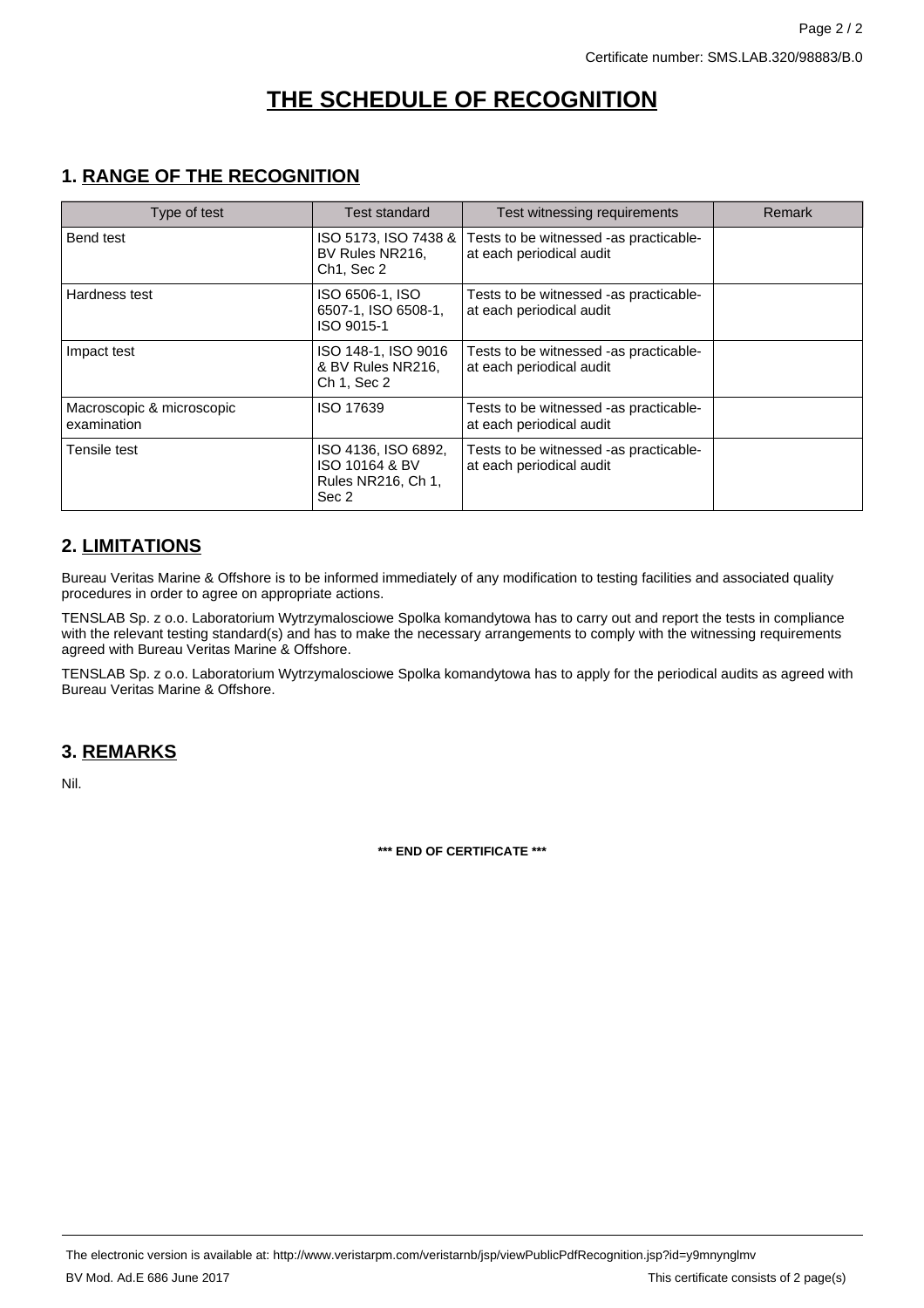

**Marine & Offshore** 

**Certificate number:** SMS.LAB.320/119980/A.0

www.veristar.com

# **RECOGNITION OF**

## **TEST LABORATORY**

### **TENSLAB Sp. z o.o. Laboratorium Wytrzymalosciowe s.k. Oddzial Szczecin** SZCZECIN - POLAND

**Summary of the range of the recognition which is detailed in the subsequent page(s):** Mechanical testing and macroscopic & microscopic examination of materials

This certificate is issued to attest that Bureau Veritas Marine & Offshore has performed, at the above company's request and in compliance with the requirements of NR320, a satisfactory assessment of the testing facilities and associated quality procedures related to the range of the recognition.

#### **This certificate will expire on: 06 Feb 2023**

For Bureau Veritas Marine & Offshore, At BV KATOWICE, on 04 Feb 2019,

Wojciech Lubojanski

Intoojanik;



This certificate remains valid until the date stated above, unless cancelled or revoked, provided the conditions indicated in the subsequent page(s) are complied with. This certificate is issued within the scope of the General Conditions of Bureau Veritas Marine & Offshore available on the internet site www.veristar.com. Any Person not a party to the contract pursuant to which this document is delivered may not assert a claim against Bureau Veritas Marine & Offshore for any liability arising out of errors or omissions which may be contained in said document, or for errors of judgement, fault or negligence committed by personnel of the Society<br>or of its Agents in establishment or issuance of this docume